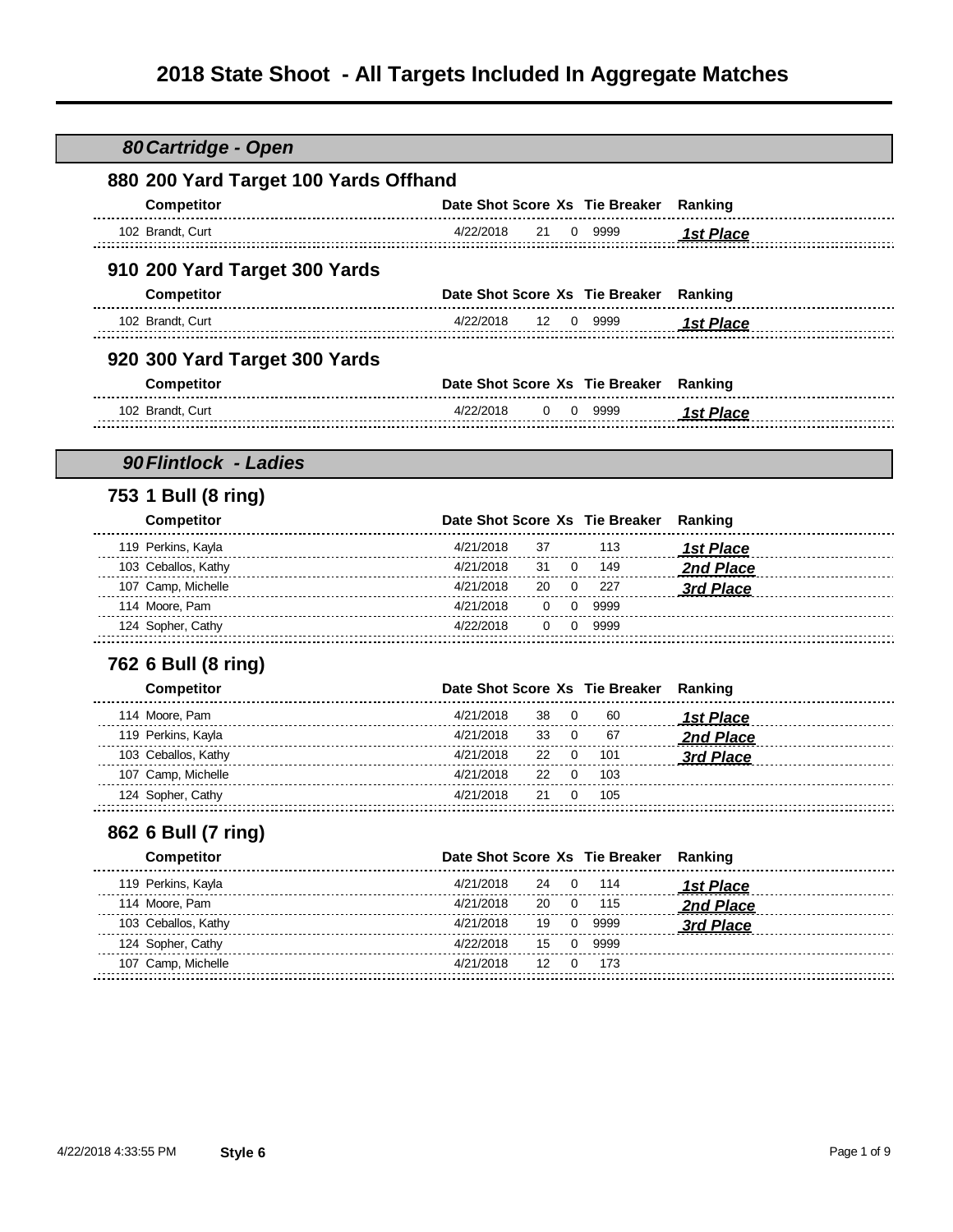| <b>Competitor</b>   |           |           |                   | Date Shot Score Xs Tie Breaker Ranking |           |
|---------------------|-----------|-----------|-------------------|----------------------------------------|-----------|
| 107 Camp, Michelle  | 4/21/2018 | 23.       | $\cdot$ 0 $\cdot$ | 9999                                   | 1st Place |
| 114 Moore, Pam      | 4/21/2018 | 21 O      |                   | 186                                    | 2nd Place |
| 103 Ceballos, Kathy | 4/21/2018 | <b>20</b> | $\sim$ 1          | 220                                    | 3rd Place |
| 119 Perkins, Kayla  | 4/22/2018 |           |                   | 0 0 9999                               |           |
| 124 Sopher, Cathy   | 4/22/2018 |           |                   | 0 0 9999                               |           |
|                     |           |           |                   |                                        |           |

## *110Flintlock - Mens*

## **1 Bull (8 ring)**

| <b>Competitor</b>   |           |              |                | Date Shot Score Xs Tie Breaker | Ranking   |
|---------------------|-----------|--------------|----------------|--------------------------------|-----------|
| 104 Cellabos, Dale  | 4/21/2018 | 42           | $\overline{0}$ | 86                             | 1st Place |
| 102 Brandt, Curt    | 4/21/2018 | 39           | - 0            | 93                             | 2nd Place |
| 106 Graves, Clayton | 4/21/2018 | 34           | $\Omega$       | 152                            | 3rd Place |
| 123 Sopher, Terry   | 4/22/2018 | 31           | $\Omega$       | 202                            |           |
| 116 Perkings, Will  | 4/21/2018 | 22           |                | 9999                           |           |
| 100 Herrel, Ben     | 4/22/2018 | 19           |                | 9999                           |           |
| 105 Fannin, Hank    | 4/22/2018 | <sup>0</sup> | $\Omega$       | 9999                           |           |
|                     |           |              |                |                                |           |

#### **6 Bull (8 ring)**

| <b>Competitor</b>   | Date Shot Score Xs Tie Breaker Ranking |      |     |                  |
|---------------------|----------------------------------------|------|-----|------------------|
| 104 Cellabos, Dale  | 4/21/2018                              | 45 0 | 44  | <b>1st Place</b> |
| 102 Brandt, Curt    | 4/21/2018<br>41                        | - 0  | 41  | 2nd Place        |
| 105 Fannin, Hank    | 4/21/2018<br>39                        | - 0  | 55  | 3rd Place        |
| 116 Perkings, Will  | 4/21/2018<br>32                        |      | 770 |                  |
| 100 Herrel, Ben     | 4/22/2018<br>26                        | - റ  | 98  |                  |
| 106 Graves, Clayton | 4/21/2018<br>23                        | - റ  | 197 |                  |
| 123 Sopher, Terry   | 4/22/2018<br>22                        | - 0  | 119 |                  |

## **6 Bull (7 ring)**

| <b>Competitor</b>   | Date Shot Score Xs Tie Breaker Ranking |              |      |     |           |
|---------------------|----------------------------------------|--------------|------|-----|-----------|
| 104 Cellabos, Dale  | 4/21/2018                              | 40           |      | 45  | 1st Place |
| 102 Brandt, Curt    | 4/21/2018                              | 17           |      | 119 | 2nd Place |
| 116 Perkings, Will  | 4/21/2018                              | 10           | - റ  | 94  | 3rd Place |
| 106 Graves, Clayton | 4/21/2018                              | $5 -$        |      | 114 |           |
| 100 Herrel, Ben     | 4/22/2018                              | $\Omega$     |      | 120 |           |
| 123 Sopher, Terry   | 4/22/2018                              | $\Omega$     |      | 144 |           |
| 105 Fannin, Hank    | 4/22/2018                              | <sup>o</sup> | 9999 |     |           |
|                     |                                        |              |      |     |           |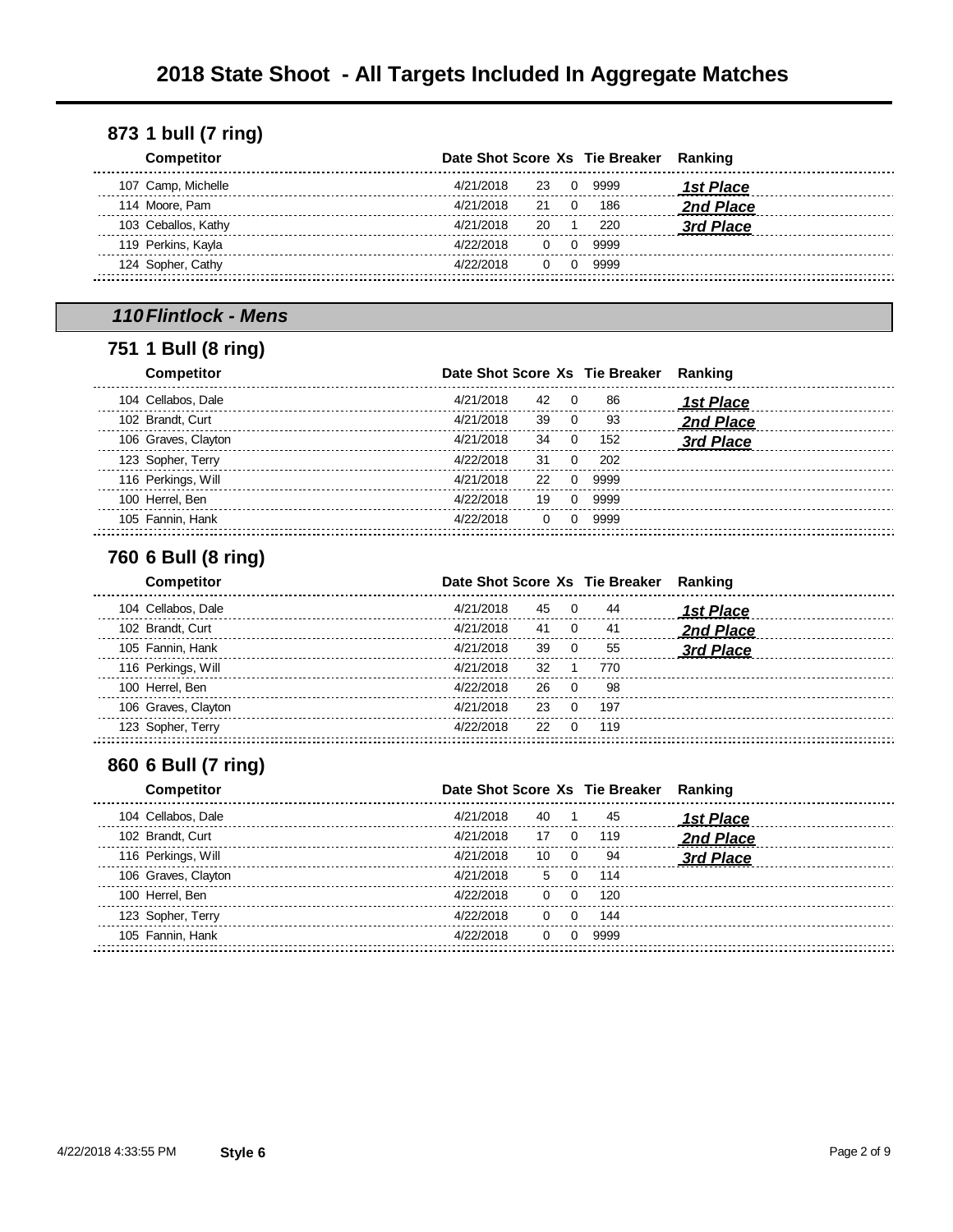| <b>Competitor</b>   | Date Shot Score Xs Tie Breaker Ranking |          |              |      |                  |
|---------------------|----------------------------------------|----------|--------------|------|------------------|
| 104 Cellabos, Dale  | 4/21/2018                              | 38       | $\Omega$     | 109  | <b>1st Place</b> |
| 102 Brandt, Curt    | 4/21/2018                              | 31       | $\Omega$     | 174  | 2nd Place        |
| 116 Perkings, Will  | 4/21/2018                              | 12       | 0            | 9999 | 3rd Place        |
| 123 Sopher, Terry   | 4/22/2018                              | 12       | <sup>0</sup> | 9999 |                  |
| 106 Graves, Clayton | 4/21/2018                              | 9        | $\Omega$     | 9999 |                  |
| 105 Fannin, Hank    | 4/22/2018                              | $\Omega$ | <sup>0</sup> | 9999 |                  |
| 100 Herrel, Ben     | 4/22/2018                              | $\Omega$ | <sup>0</sup> | 9999 |                  |
|                     |                                        |          |              |      |                  |

## *470Hunter - Open*

#### **Bear-711**

| <b>Competitor</b>  | Date Shot Score Xs Tie Breaker |                          |      | Ranking          |
|--------------------|--------------------------------|--------------------------|------|------------------|
| 100 Herrel, Ben    | 4/22/2018                      | 28<br>$\Omega$           | 162  | <b>1st Place</b> |
| 102 Brandt, Curt   | 4/21/2018                      | 21<br>$\Omega$           | 285  | 2nd Place        |
| 105 Fannin, Hank   | 4/21/2018                      | 20<br>o                  | 9999 | 3rd Place        |
| 126 Lawery, Brad   | 4/22/2018                      | 18                       | 323  |                  |
| 112 Hammer, Brian  | 4/21/2018                      | 15                       | 9999 |                  |
| 101 Stone, Don     | 4/21/2018                      | 14                       | 9999 |                  |
| 113 Hammer, Zack   | 4/21/2018                      | 3<br>0                   | 9999 |                  |
| 107 Camp, Michelle | 4/22/2018                      | $\Omega$<br><sup>0</sup> | 9999 |                  |
| 124 Sopher, Cathy  | 4/22/2018                      | <sup>0</sup>             | 9999 |                  |
|                    |                                |                          |      |                  |

## **Crow-101**

| <b>Competitor</b>  |           |    |          | Date Shot Score Xs Tie Breaker | Ranking          |
|--------------------|-----------|----|----------|--------------------------------|------------------|
| 126 Lawery, Brad   | 4/22/2018 | 50 | - 0      | 20                             | <b>1st Place</b> |
| 102 Brandt, Curt   | 4/21/2018 | 47 | 2        | 35                             | 2nd Place        |
| 105 Fannin, Hank   | 4/21/2018 | 47 | $\Omega$ | 250                            | 3rd Place        |
| 100 Herrel, Ben    | 4/21/2018 | 44 |          | 30                             |                  |
| 113 Hammer, Zack   | 4/22/2018 | 36 |          | 73                             |                  |
| 101 Stone, Don     | 4/21/2018 | 33 |          | 51                             |                  |
| 107 Camp, Michelle | 4/21/2018 | 26 | $\Omega$ | 400                            |                  |
| 112 Hammer, Brian  | 4/22/2018 | 17 | $\Omega$ | 92                             |                  |
| 124 Sopher, Cathy  | 4/22/2018 | 0  |          | 9999                           |                  |
|                    |           |    |          |                                |                  |

#### **Fox-701**

| <b>Competitor</b>  | Date Shot Score Xs Tie Breaker |                |      | Ranking          |
|--------------------|--------------------------------|----------------|------|------------------|
| 101 Stone, Don     | 4/21/2018<br>46                | $\overline{0}$ | 83   | <b>1st Place</b> |
| 126 Lawery, Brad   | 4/22/2018<br>38                | $\overline{0}$ | 59   | 2nd Place        |
| 102 Brandt, Curt   | 4/21/2018<br>37                | $\Omega$       | 920  | 3rd Place        |
| 105 Fannin, Hank   | 4/21/2018<br>33                | - 0            | 62   |                  |
| 113 Hammer, Zack   | 4/21/2018<br>17                | 0              | 9999 |                  |
| 100 Herrel, Ben    | 4/22/2018<br>15                | $\Omega$       | 9999 |                  |
| 112 Hammer, Brian  | 4/21/2018<br>9                 | $\Omega$       | 196  |                  |
| 124 Sopher, Cathy  | 4/22/2018<br>$\Omega$          | $\Omega$       | 9999 |                  |
| 107 Camp, Michelle | 4/22/2018<br>$\Omega$          |                | 9999 |                  |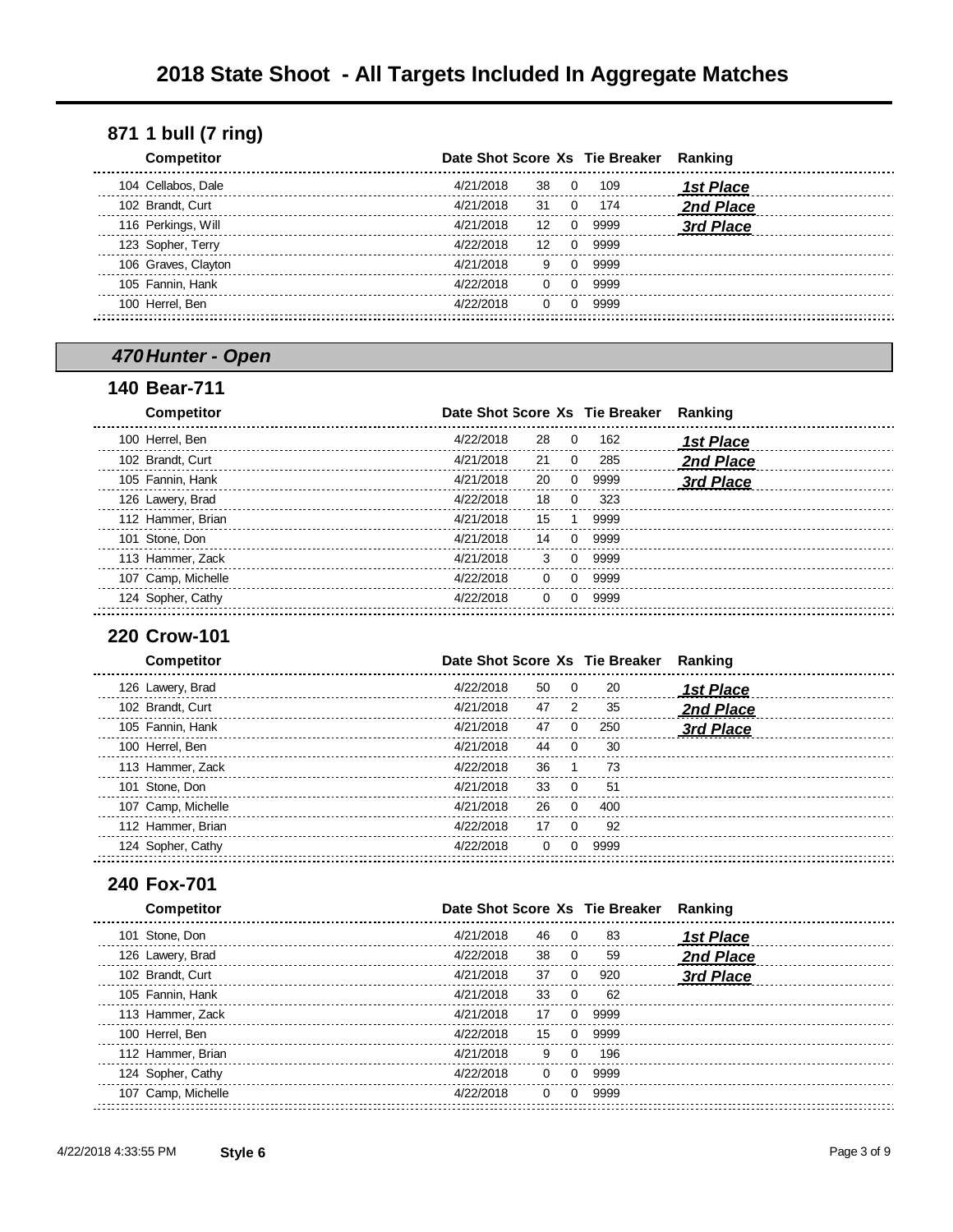#### **Ground Hog**

| <b>Competitor</b>  |           |          |              | Date Shot Score Xs Tie Breaker | Ranking          |
|--------------------|-----------|----------|--------------|--------------------------------|------------------|
| 102 Brandt, Curt   | 4/21/2018 | 47       | 0            | 105                            | <u>1st Place</u> |
| 105 Fannin, Hank   | 4/21/2018 | 35       | 0            | 144                            | 2nd Place        |
| 126 Lawery, Brad   | 4/22/2018 | 28       | 0            | 105                            | 3rd Place        |
| 101 Stone, Don     | 4/21/2018 | 27       | $\Omega$     | 88                             |                  |
| 100 Herrel, Ben    | 4/21/2018 | 14       | 0            | 243                            |                  |
| 112 Hammer, Brian  | 4/22/2018 | 12       | 0            | 9999                           |                  |
| 113 Hammer, Zack   | 4/22/2018 | 10       | <sup>o</sup> | 9999                           |                  |
| 107 Camp, Michelle | 4/22/2018 | 10       | 0            | 9999                           |                  |
| 124 Sopher, Cathy  | 4/22/2018 | $\Omega$ | 0            | 9999                           |                  |
|                    |           |          |              |                                |                  |

#### *50Junior - Open*

#### **3 Bull**

| Competitor           | Date Shot Score Xs Tie Breaker Ranking |             |
|----------------------|----------------------------------------|-------------|
| 109 Richards, Landon | 4/21/2018<br>34 0 107                  | 1st Place   |
| 125 Farley, Aidan    | 4/22/2018<br>24 0 120                  | ممم2nd Plac |
| 113 Hammer. Zack     | 4/21/2018<br>23 0 200                  | 3rd Place   |
|                      |                                        |             |

#### **1 Bull (8 ring)**

| <b>Competitor</b>    |           |  | Date Shot Score Xs Tie Breaker Ranking |           |
|----------------------|-----------|--|----------------------------------------|-----------|
| 109 Richards, Landon | 4/21/2018 |  | 27 0 187                               | 1st Place |
| 113 Hammer, Zack     | 4/21/2018 |  | 26 0 9999                              | 2nd Place |
| 125 Farley, Aidan    | 4/22/2018 |  | 15 0 9999                              | 3rd Place |
|                      |           |  |                                        |           |

#### **6 Bull (7 ring)**

| Competitor           | Date Shot Score Xs Tie Breaker Ranking |  |          |                         |
|----------------------|----------------------------------------|--|----------|-------------------------|
| 109 Richards, Landon | 4/21/2018                              |  | 23 0 110 | <i><b>1st Place</b></i> |
| 125 Farley, Aidan    | 4/22/2018                              |  | 12 0 149 | 2nd Place               |
| 113 Hammer. Zack     | 4/21/2018                              |  | 6 0 920  | 3rd Place               |
|                      |                                        |  |          |                         |

## **1 bull (7 ring)**

| Competitor           |           |  | Date Shot Score Xs Tie Breaker Ranking |           |
|----------------------|-----------|--|----------------------------------------|-----------|
| 113 Hammer, Zack     | 4/21/2018 |  | 39 0 9999                              | 1st Place |
| 109 Richards, Landon | 4/21/2018 |  | 25 0 186                               | 2nd Place |
| 125 Farley, Aidan    | 4/22/2018 |  | 22 0 253                               | 3rd Place |
|                      |           |  |                                        |           |

## *265Military Rifled Musket - Open*

#### **1 Bull (8 ring)**

| <b>Competitor</b> | Date Shot Score Xs Tie Breaker Ranking |          |           |
|-------------------|----------------------------------------|----------|-----------|
| 102 Brandt, Curt  | 4/21/2018<br>80 0                      | -80      | 1st Place |
| 101 Stone, Don    | 4/21/2018                              | 53 0 196 | 2nd Place |
| 108 Lyons, Joseph | 4/21/2018                              | 14 0 212 | 3rd Place |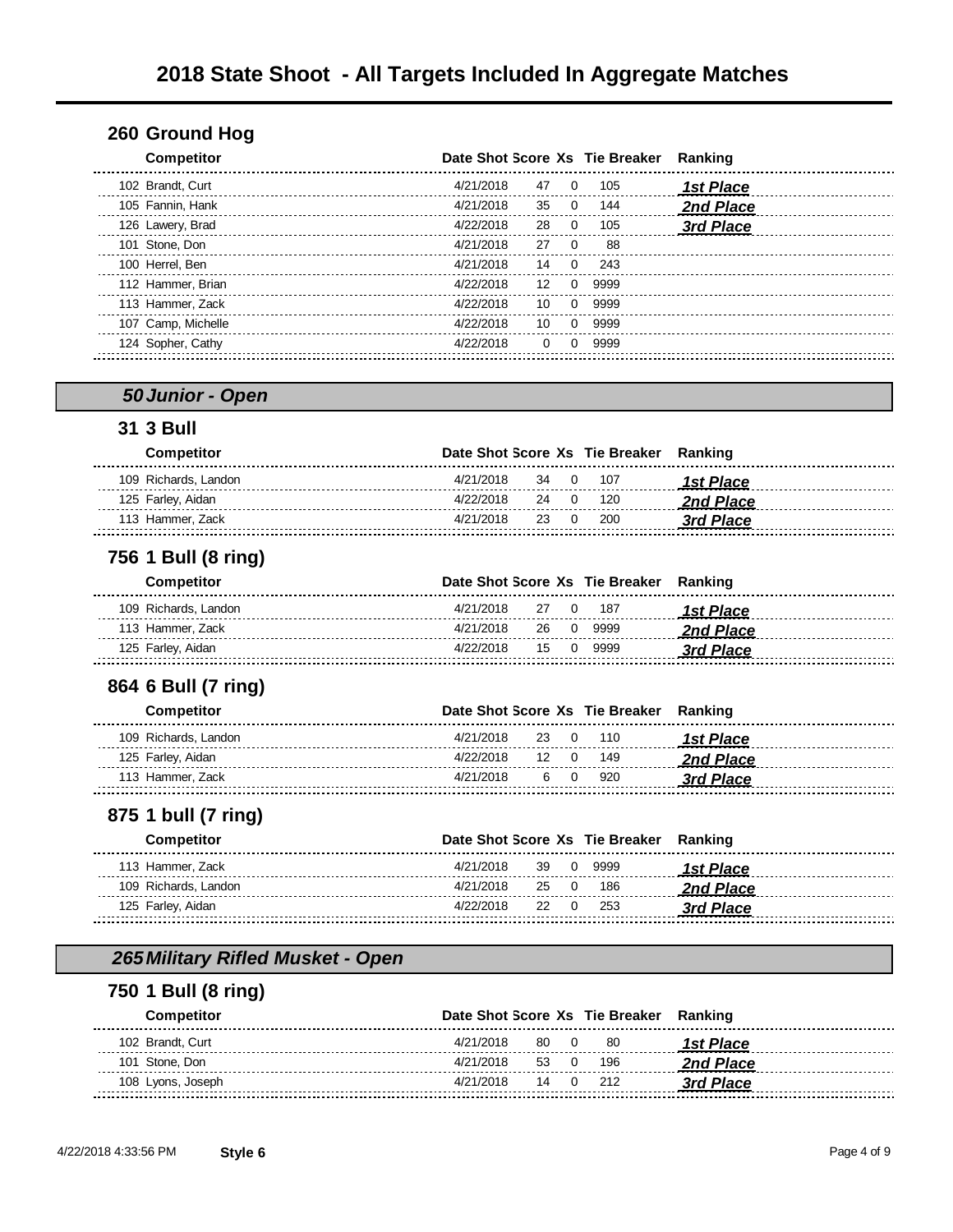| <b>Competitor</b> | Date Shot Score Xs Tie Breaker Ranking |  |                  |
|-------------------|----------------------------------------|--|------------------|
| 102 Brandt, Curt  | 4/21/2018<br>58 0 193                  |  | 1st Place        |
| 101 Stone, Don    | 34 0 172<br>4/21/2018                  |  | <b>2nd Place</b> |
| 108 Lyons, Joseph | 4/21/2018<br>20 0 9999                 |  | 3rd Place        |

#### **200 Yard Target 100 Yards Offhand**

| <b>Competitor</b> | Date Shot Score Xs Tie Breaker Ranking |           |          |           |
|-------------------|----------------------------------------|-----------|----------|-----------|
| 102 Brandt, Curt  | 4/21/2018                              |           | 80 0 256 | 1st Place |
| 101 Stone, Don    | 4/21/2018<br>58                        | $\bigcap$ | 328      | 2nd Place |
| 108 Lyons, Joseph | 4/22/2018                              |           | 0 0 9999 | 3rd Place |
|                   |                                        |           |          |           |

#### *65Percussion - Ladies*

#### **1 Bull (8 ring)**

| <b>Competitor</b>   | Date Shot Score Xs Tie Breaker Ranking |                  |
|---------------------|----------------------------------------|------------------|
| 114 Moore, Pam      | 4/21/2018<br>37 0 100                  | 1st Place        |
| 103 Ceballos, Kathv | 4/21/2018<br>34 0 136                  | <b>2nd Place</b> |
| 107 Camp, Michelle  | 4/21/2018<br>26 0 175                  | 3rd Place        |

#### **6 Bull (8 ring)**

| <b>Competitor</b>   | Date Shot Score Xs Tie Breaker Ranking |  |          |                  |
|---------------------|----------------------------------------|--|----------|------------------|
| 114 Moore, Pam      | 4/21/2018                              |  | 37 0 49  | 1st Place        |
| 107 Camp, Michelle  | 4/21/2018                              |  | 29 0 710 | <b>2nd Place</b> |
| 103 Ceballos, Kathv | 4/21/2018 13 0 128                     |  |          | 3rd Place        |

#### **6 Bull (7 ring)**

| <b>Competitor</b>   | Date Shot Score Xs Tie Breaker Ranking |  |           |                  |
|---------------------|----------------------------------------|--|-----------|------------------|
| 103 Ceballos, Kathy | 4/21/2018                              |  | 23 0 9999 | 1st Place        |
| 114 Moore. Pam      | 4/21/2018                              |  | 7 0 9999  | <b>2nd Place</b> |
| 107 Camp, Michelle  | 4/21/2018                              |  | 5 0 125   | 3rd Place        |
|                     |                                        |  |           |                  |

#### **1 bull (7 ring)**

| <b>Competitor</b>   | Date Shot Score Xs Tie Breaker Ranking |  |           |
|---------------------|----------------------------------------|--|-----------|
| 107 Camp, Michelle  | 4/21/2018<br>27 0 9999                 |  | 1st Place |
| 103 Ceballos, Kathy | 4/21/2018<br>20 0 192                  |  | 2nd Place |
| 114 Moore, Pam      | 4/21/2018<br>11 0 216                  |  | 3rd Place |
|                     |                                        |  |           |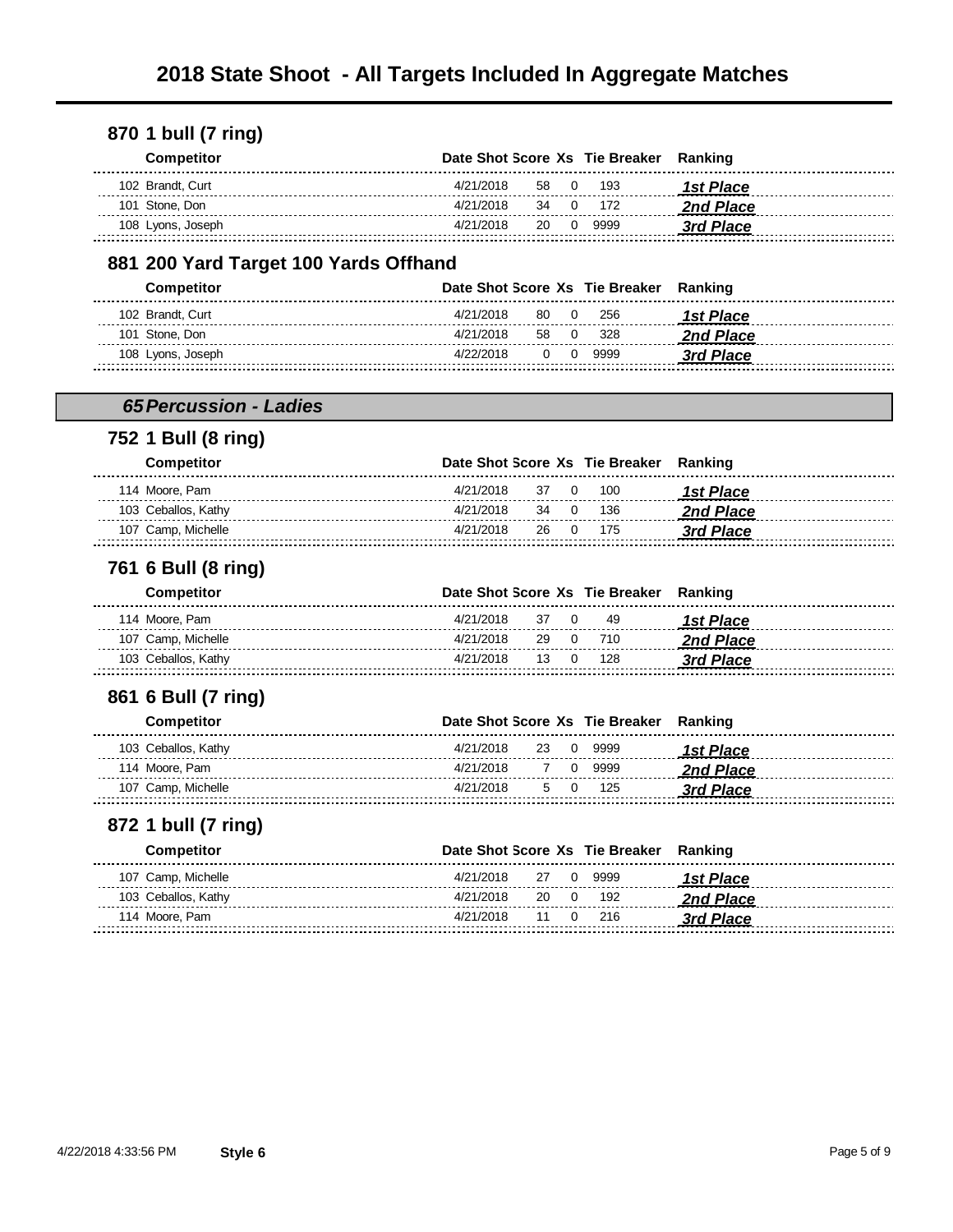## *75Percussion - Mens*

#### **1 Bull (8 ring)**

| <b>Competitor</b>  |           |          |          | Date Shot Score Xs Tie Breaker | Ranking   |
|--------------------|-----------|----------|----------|--------------------------------|-----------|
| 105 Fannin, Hank   | 4/21/2018 | 47       | $\Omega$ | 58                             | 1st Place |
| 126 Lawery, Brad   | 4/22/2018 | 46       | $\Omega$ | 60                             | 2nd Place |
| 104 Cellabos, Dale | 4/21/2018 | 45       | $\Omega$ | 85                             | 3rd Place |
| 102 Brandt, Curt   | 4/21/2018 | 42       | $\Omega$ | 90                             |           |
| 100 Herrel, Ben    | 4/21/2018 | 41       | $\Omega$ | 86                             |           |
| 112 Hammer, Brian  | 4/21/2018 | 40       | $\Omega$ | 75                             |           |
| 108 Lyons, Joseph  | 4/21/2018 | 35       | $\Omega$ | 105                            |           |
| 101 Stone, Don     | 4/21/2018 | 31       | $\Omega$ | 164                            |           |
| 113 Hammer, Zack   | 4/22/2018 | 24       | $\Omega$ | 194                            |           |
| 127 Lowery, Danny  | 4/22/2018 | $\Omega$ |          | 9999                           |           |
|                    |           |          |          |                                |           |

#### **6 Bull (8 ring)**

| <b>Competitor</b>  |           |                | Date Shot Score Xs Tie Breaker | Ranking          |
|--------------------|-----------|----------------|--------------------------------|------------------|
| 108 Lyons, Joseph  | 4/21/2018 | 43<br>$\Omega$ | 37                             | <b>1st Place</b> |
| 112 Hammer, Brian  | 4/21/2018 | 43<br>$\Omega$ | 69                             | 2nd Place        |
| 102 Brandt, Curt   | 4/21/2018 | 42<br>$\Omega$ | 25                             | 3rd Place        |
| 126 Lawery, Brad   | 4/22/2018 | 41<br>$\Omega$ | 38                             |                  |
| 105 Fannin, Hank   | 4/21/2018 | 41<br>$\Omega$ | 47                             |                  |
| 101 Stone, Don     | 4/21/2018 | 38             | 70                             |                  |
| 104 Cellabos, Dale | 4/21/2018 | 37<br>$\Omega$ | 60                             |                  |
| 100 Herrel, Ben    | 4/21/2018 | 21<br>$\Omega$ | 80                             |                  |
| 113 Hammer, Zack   | 4/22/2018 | 19             | 109                            |                  |
| 127 Lowery, Danny  | 4/22/2018 | 14             | 148                            |                  |
|                    |           |                |                                |                  |

## **6 Bull (7 ring)**

| <b>Competitor</b>  | Date Shot Score Xs Tie Breaker |                             |      | Ranking   |
|--------------------|--------------------------------|-----------------------------|------|-----------|
| 105 Fannin, Hank   | 4/21/2018                      | 34<br>$\Omega$              | 64   | 1st Place |
| 126 Lawery, Brad   | 4/22/2018                      | 32<br>$\Omega$              | 70   | 2nd Place |
| 104 Cellabos, Dale | 4/21/2018                      | 28<br>- 0                   | 85   | 3rd Place |
| 102 Brandt, Curt   | 4/21/2018<br>25                | $\Omega$                    | 118  |           |
| 101 Stone, Don     | 4/21/2018                      | 19<br>$\Omega$              | 98   |           |
| 108 Lyons, Joseph  | 4/21/2018                      | 19<br>$\Omega$              | 121  |           |
| 112 Hammer, Brian  | 4/21/2018                      | 19<br>$\Omega$              | 9999 |           |
| 113 Hammer, Zack   | 4/22/2018                      | 18<br>$\Omega$              | 86   |           |
| 100 Herrel, Ben    | 4/21/2018                      | 12 <sup>°</sup><br>$\Omega$ | 258  |           |
| 127 Lowery, Danny  | 4/22/2018                      | $\Omega$                    | 9999 |           |
|                    |                                |                             |      |           |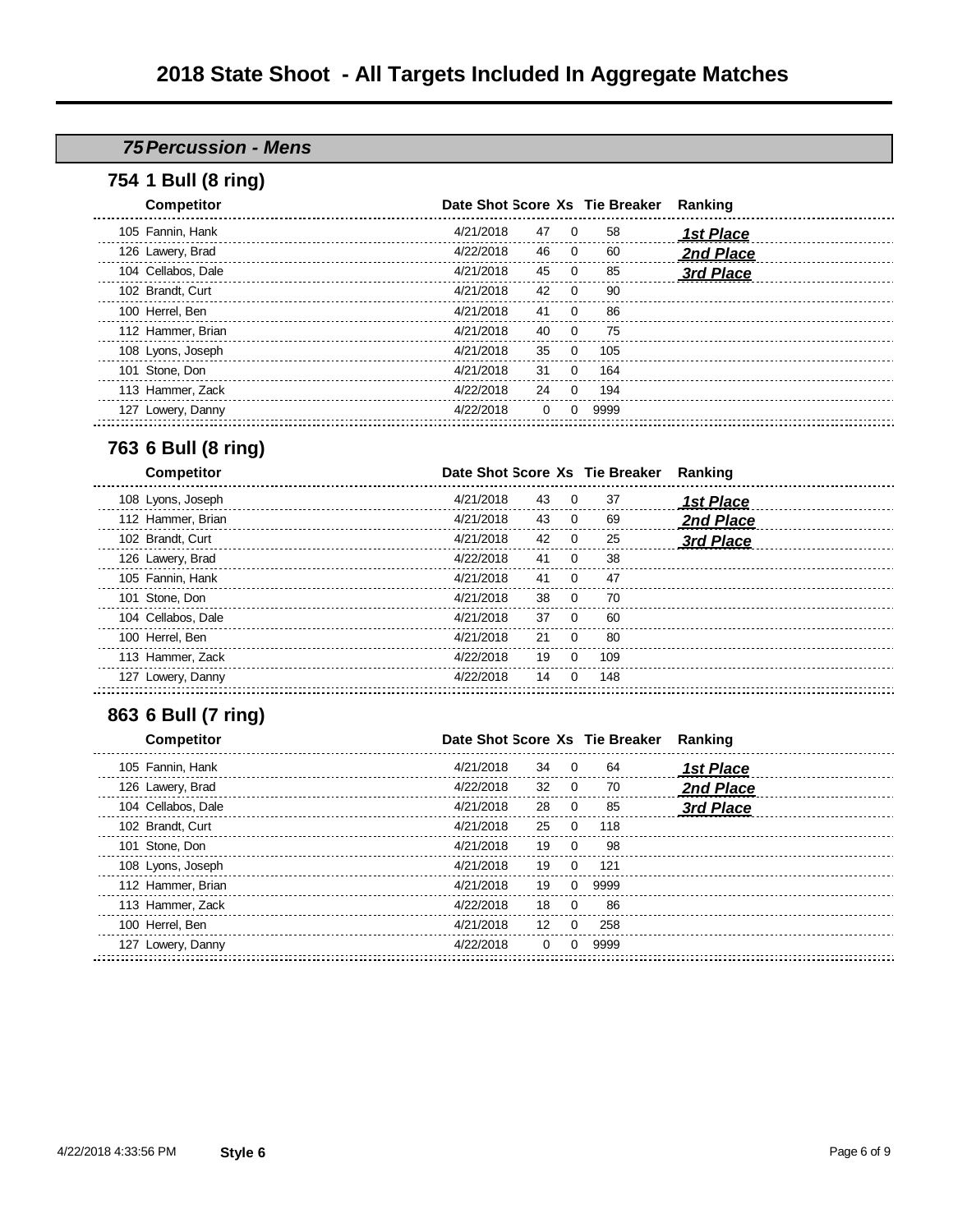| <b>Competitor</b>  | Date Shot Score Xs Tie Breaker |              |      | Ranking          |
|--------------------|--------------------------------|--------------|------|------------------|
| 105 Fannin, Hank   | 4/21/2018<br>36                | 0            | 132  | <b>1st Place</b> |
| 102 Brandt, Curt   | 4/21/2018<br>31                | 0            | 167  | 2nd Place        |
| 100 Herrel, Ben    | 4/21/2018<br>28                | 0            | 9999 | 3rd Place        |
| 126 Lawery, Brad   | 4/22/2018<br>27                |              | 187  |                  |
| 104 Cellabos, Dale | 4/21/2018<br>21                | O.           | 195  |                  |
| 112 Hammer, Brian  | 4/21/2018<br>18                | 0            | 9999 |                  |
| 108 Lyons, Joseph  | 4/21/2018<br>16                | 0            | 9999 |                  |
| 101 Stone, Don     | 4/21/2018<br>11                | 0            | 209  |                  |
| 113 Hammer, Zack   | 4/22/2018<br>11                | 0            | 227  |                  |
| 127 Lowery, Danny  | 4/22/2018<br>$\Omega$          | <sup>0</sup> | 9999 |                  |
|                    |                                |              |      |                  |

## *220Pistol - Open*

## **Pistol 25 Yard**

| <b>Competitor</b>    | Date Shot Score Xs Tie Breaker |                |     | Ranking   |
|----------------------|--------------------------------|----------------|-----|-----------|
| 102 Brandt, Curt     | 4/21/2018                      | 91             | 109 | 1st Place |
| 115 Jenkins, Tim     | 4/21/2018                      | 83<br>$\Omega$ | 170 | 2nd Place |
| 114 Moore, Pam       | 4/22/2018                      | 77<br>$\Omega$ | 238 | 3rd Place |
| 101 Stone, Don       | 4/21/2018                      | 73<br>2        | 175 |           |
| 119 Perkins, Kayla   | 4/22/2018                      | 70<br>$\Omega$ | 240 |           |
| 128 Keeler, Chuck    | 4/22/2018                      | 60<br>$\Omega$ | 260 |           |
| 107 Camp, Michelle   | 4/21/2018                      | 52<br>0        | 260 |           |
| 108 Lyons, Joseph    | 4/21/2018                      | 51<br>$\Omega$ | 290 |           |
| 116 Perkings, Will   | 4/22/2018                      | 50<br>$\Omega$ | 320 |           |
| 117 Danison, Matthew | 4/21/2018                      | 49<br>$\Omega$ | 260 |           |
| 109 Richards, Landon | 4/22/2018                      | 41<br>$\Omega$ | 299 |           |
|                      |                                |                |     |           |

#### **Pistol 50 Yard**

| <b>Competitor</b>    |           |                          | Date Shot Score Xs Tie Breaker | Ranking          |
|----------------------|-----------|--------------------------|--------------------------------|------------------|
| 102 Brandt, Curt     | 4/21/2018 | 76<br>$\Omega$           | 183                            | 1st Place        |
| 115 Jenkins, Tim     | 4/21/2018 | 75<br>0                  | 194                            | <b>2nd Place</b> |
| 101 Stone, Don       | 4/21/2018 | 55<br>0                  | 254                            | 3rd Place        |
| 116 Perkings, Will   | 4/22/2018 | 49                       | 257                            |                  |
| 128 Keeler, Chuck    | 4/22/2018 | 49<br>0                  | 315                            |                  |
| 119 Perkins, Kayla   | 4/22/2018 | 42<br>0                  | 9999                           |                  |
| 114 Moore, Pam       | 4/22/2018 | 38<br>0                  | 316                            |                  |
| 107 Camp, Michelle   | 4/21/2018 | 20<br>0                  | 9999                           |                  |
| 117 Danison, Matthew | 4/22/2018 | $\Omega$<br>0            | 9999                           |                  |
| 109 Richards, Landon | 4/22/2018 | $\Omega$<br>0            | 9999                           |                  |
| 108 Lyons, Joseph    | 4/22/2018 | $\Omega$<br><sup>0</sup> | 9999                           |                  |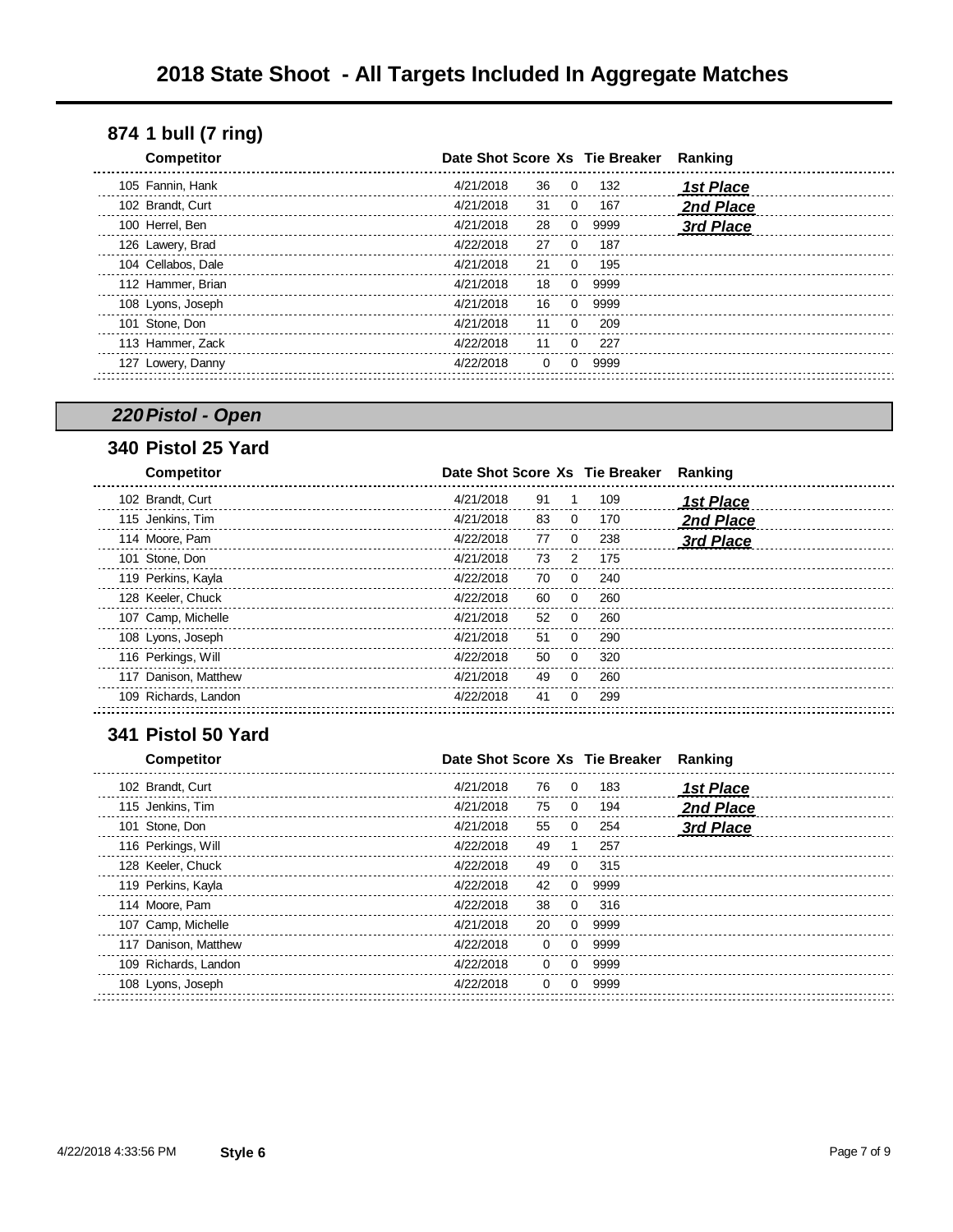#### *350Primitive - Open*

#### **Bottles**

| <b>Competitor</b>     | Date Shot Score Xs Tie Breaker Ranking |           |      |           |
|-----------------------|----------------------------------------|-----------|------|-----------|
| 105 Fannin, Hank      | 4/22/2018 25 0 72                      |           |      | 1st Place |
| 102 Brandt, Curt      | 4/21/2018                              | 25 O      | -80  | 2nd Place |
| 100 Herrel, Ben       | 4/21/2018                              | $13 \t 0$ | -80  | 3rd Place |
| 111 Richards, Patrick | 4/21/2018                              |           | 9999 |           |
|                       |                                        |           |      |           |

#### **Fer-Du-Lac**

| <b>Competitor</b>     | Date Shot Score Xs Tie Breaker Ranking |      |           |           |
|-----------------------|----------------------------------------|------|-----------|-----------|
| 105 Fannin, Hank      | 4/22/2018                              |      | 37 1 106  | 1st Place |
| 102 Brandt, Curt      | 4/21/2018                              | 37 0 | -90       | 2nd Place |
| 100 Herrel, Ben       | 4/21/2018                              |      | 29 0 9999 | 3rd Place |
| 111 Richards, Patrick | 4/22/2018                              |      | 12 0 9999 |           |
|                       |                                        |      |           |           |

## **Fun Target**

| <b>Competitor</b>     | Date Shot Score Xs Tie Breaker Ranking |          |          |           |
|-----------------------|----------------------------------------|----------|----------|-----------|
| 105 Fannin, Hank      | 4/22/2018                              |          | 59 0 52  | 1st Place |
| 102 Brandt, Curt      | 4/21/2018                              |          | 27 0 6   | 2nd Place |
| 100 Herrel, Ben       | 4/21/2018                              |          | 10 0 305 | 3rd Place |
| 111 Richards, Patrick | 4/21/2018                              | $\Omega$ | 9999     |           |
|                       |                                        |          |          |           |

## *300Sub-Junior - Open*

#### **3 Bull**

| Competitor         | Date Shot Score Xs Tie Breaker Ranking |            |                         |
|--------------------|----------------------------------------|------------|-------------------------|
| 121 Kelly, David   | 4/22/2018<br>46 1                      | 57         | <i><b>1st Place</b></i> |
| 110 Richards. Leah | 4/21/2018<br>15                        | $0 \t 144$ |                         |
|                    |                                        |            |                         |

#### **1 Bull (8 ring)**

| Competitor         | Date Shot Score Xs Tie Breaker Ranking |  |          |                  |
|--------------------|----------------------------------------|--|----------|------------------|
| 110 Richards, Leah | 4/21/2018                              |  | 38 0 120 | 1st Place        |
| 121 Kelly, David   | 4/21/2018                              |  | 37 0 83  | <b>2nd Place</b> |
|                    |                                        |  |          |                  |

#### *395Trade Gun/Smooth Bore - Open*

#### **Deer-902**

| <b>Competitor</b>     | Date Shot Score Xs Tie Breaker Ranking |          |           |
|-----------------------|----------------------------------------|----------|-----------|
| 102 Brandt, Curt      | 4/21/2018<br>33 1 123                  |          | 1st Place |
| 101 Stone, Don        | 4/22/2018                              | 12 0 103 | 2nd Place |
| 120 Brandon, Braswell | 4/22/2018                              | 0 0 9999 | 3rd Place |